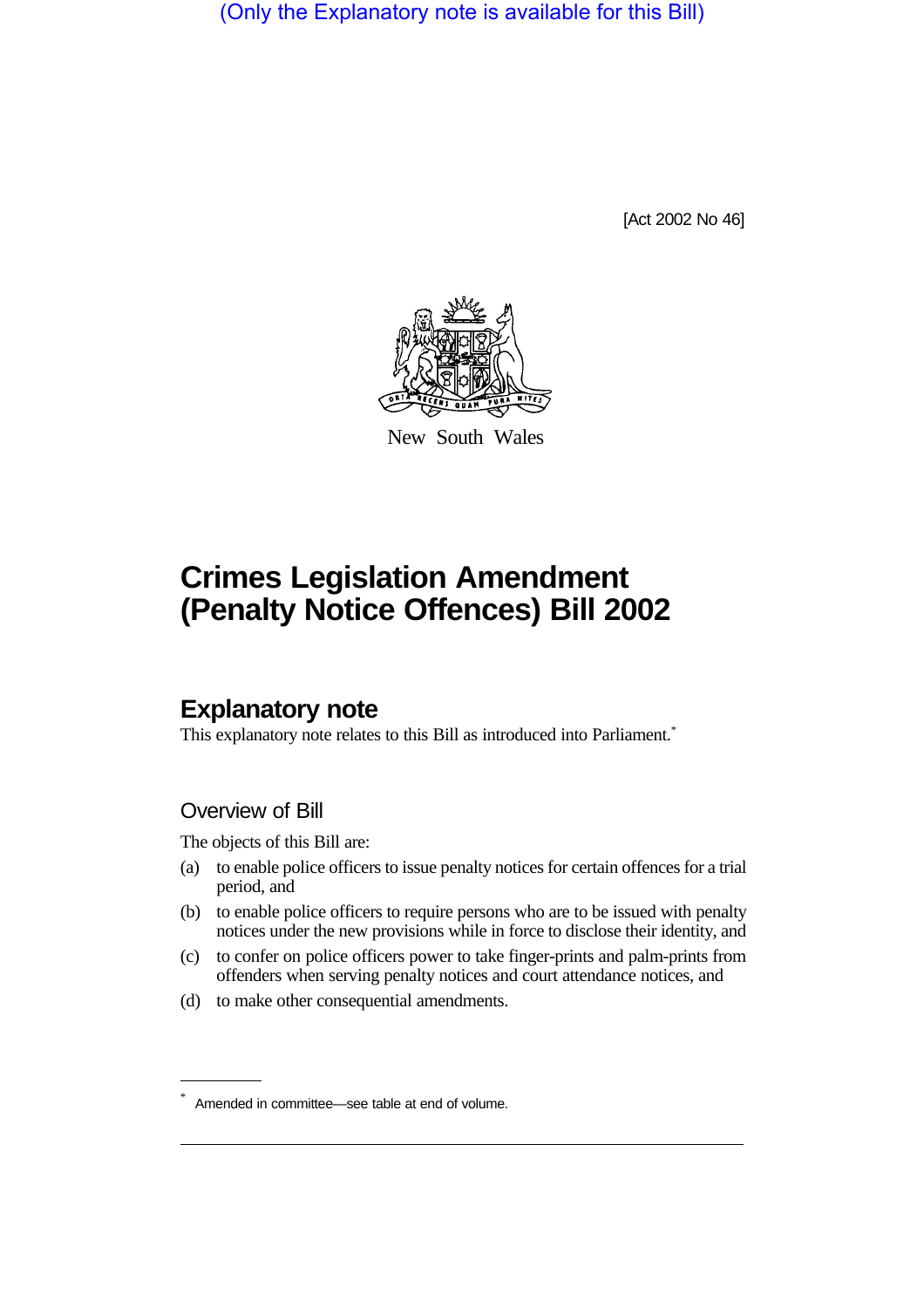Explanatory note

#### Outline of provisions

**Clause 1** sets out the name (also called the short title) of the proposed Act.

**Clause 2** provides for the commencement of the proposed Act on a day or days to be appointed by proclamation, other than an amendment consequential on the commencementof the*Criminal Procedure Amendment (Justices and Local Courts) Act 2001*. That amendment will commence when the last of the relevant amendments commence.

**Clause 3** is a formal provision giving effect to the amendments to the *Criminal Procedure Act 1986* set out in Schedule 1.

**Clause 4** is a formal provision giving effect to the amendments to the *Crimes Act 1900* set out in Schedule 2.

**Clause 5** is a formal provision giving effect to the amendments set out in Schedule 3.

#### **Schedule 1 Amendment of Criminal Procedure Act 1986**

**Schedule 1 [1]** amends the *Criminal Procedure Act 1986* to insert proposed Part 8. Currently, police officers may issue penalty notices for offences under various Acts under which the power is conferred for the purposes of that Act. The proposed Part enables police officers to issue penalty notices for offences under any Act or regulation, if those offences are prescribed for the purposes of the proposed Part. Schedule 3 of the proposed Act prescribes offences for those purposes.

Proposed section 160 defines expressions used in the proposed Part.

Proposed section 161 enables police officers to issue penalty notices for penalty notice offences.

Proposed section 162 describes a penalty notice as a notice to the effect that, if the person served does not wish to have the matter concerned determined by a court, the person can pay, within the time and to the person specified in the notice, the amount of penalty prescribed for the offence if dealt with by way of penalty notice. A penalty notice must be served personally.

Proposed section 163 prohibits penalty notices under the proposed Part from being issued to persons under the age of 18 years and provides that, if a notice is issued to a person under 18, no amount is to be payable.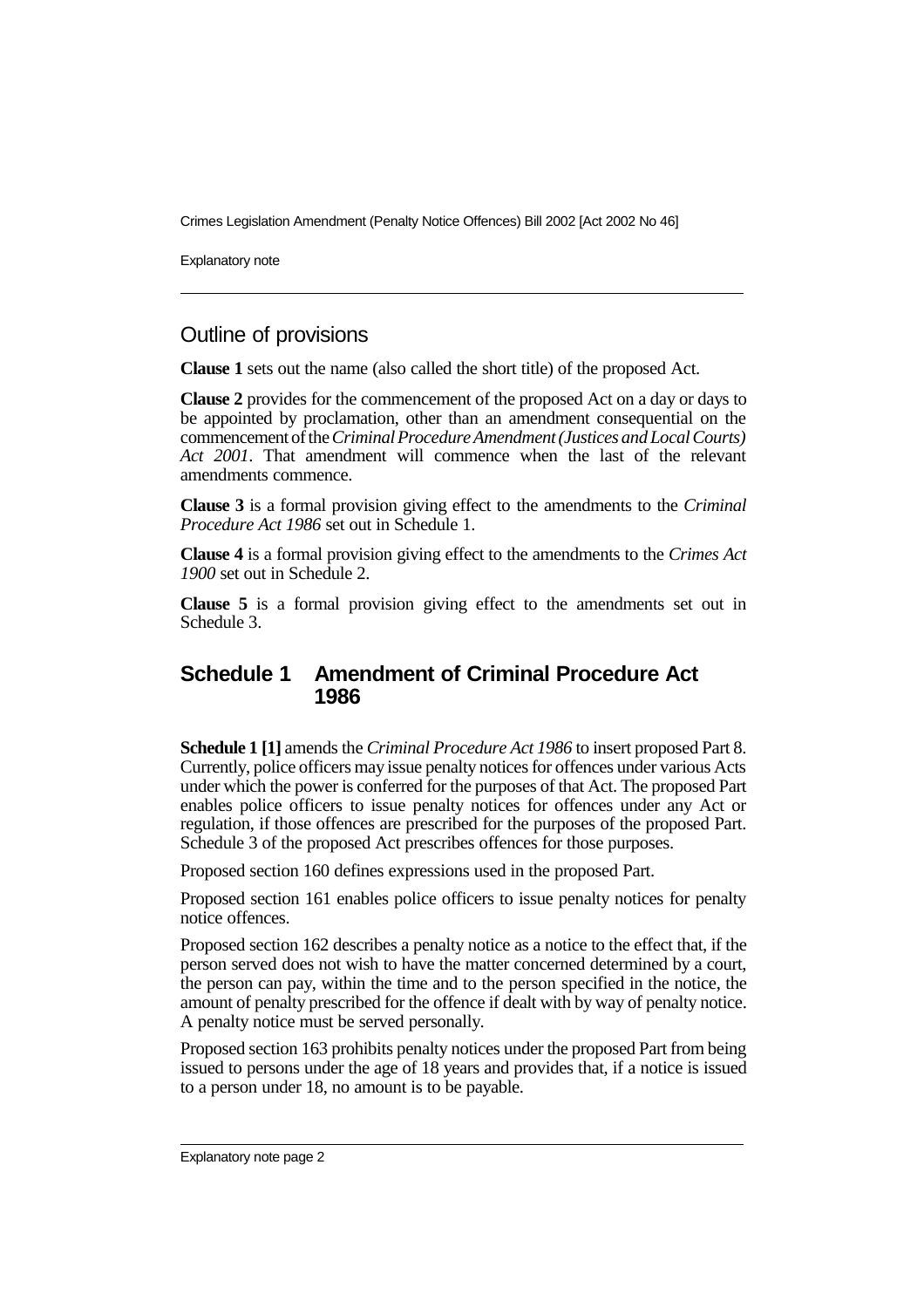Explanatory note

Proposed section 164 enables regulations to be made prescribing offences as penalty notice offences.

Proposed section 165 enables regulations to be made prescribing the penalties for penalty notice offences. Any such penalty is not to exceed the maximum amount of penalty that may be imposed by a court for the offence concerned.

Proposed section 166 provides that, if the amount of penalty for a penalty notice offence is paid, no person is liable for any further proceedings for the alleged offence. Payment of a penalty is not to be taken as an admission of liability for the purpose of, and does not in any way affect or prejudice, any civil claim, action or proceeding arising out of the same occurrence.

Proposed section 167 prevents a police officer from serving a penalty notice under the proposed Part in relation to an industrial dispute, an apparently genuine demonstration or protest, a procession or an organised assembly.

Proposed section 168 enables a senior police officer to withdraw a penalty notice, with the effect that any amount payable under the notice is no longer payable and that further proceedings may be taken as if the penalty notice was never issued. However, further proceedings are not required to be taken.

Proposed section 169 enables a police officer to request a person to whom the police officer intends to issue a penalty notice under the proposed Part to state his or her name or address (or both). At the time of making a request, the police officer must provide the person with certain information, including a warning that failure to comply may constitute an offence. It will be an offence, without reasonable excuse, to fail or refuse to comply, to state a name that is false in a material particular or to state an address other than the full and correct address. A police officer may also request the person to provide proof of his or her name and address.

Proposed section 170 makes it clear that the proposed Part does not affect the operation of the*Criminal Procedure Act 1986* or any other provisions of other Acts relating to proceedings for offences or any other functions of police officers or require a police officer to issue a penalty notice instead of taking any other action.

Proposed section 171 enables regulations to be made limiting the areas within this State in which the proposed Part will apply.

Proposed section 172 provides for the operation of the proposed Part, and other provisions relating to taking finger-prints and palm-prints when issuing penalty notices, to be monitored and reported on by the Ombudsman.

**Schedule 1 [2]** makes an amendment consequential on the commencement of the *Criminal Procedure Amendment (Justices and Local Courts) Act 2001*.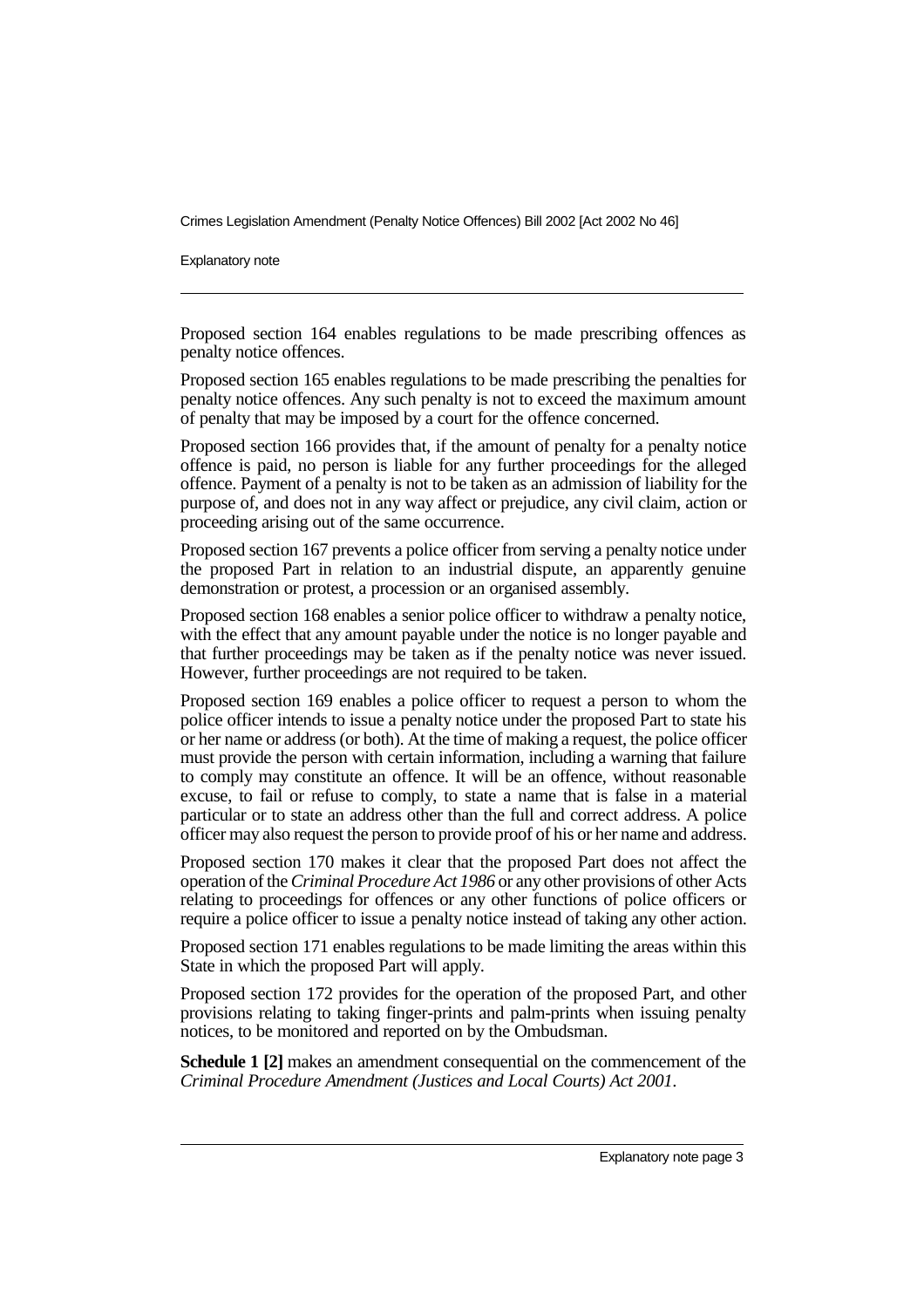Explanatory note

**Schedule 1 [3]** enables savings and transitional regulations to be made as a consequence of the amendments made by the proposed Act.

# **Schedule 2 Amendment of Crimes Act 1900**

**Schedule 2** inserts proposed sections 353AC, 353AD and 353AE.

Proposed section 353AC enables a police officer who serves a penalty notice on a person under the *Criminal Procedure Act 1986* to require the person to have his or her finger-prints or palm-prints, or both, taken and to take those finger-prints and palm-prints. A requirement may not be made of a person who is under the age of 18 years and the finger-prints or palm-prints are to be destroyed on payment of the penalty under the penalty notice.

Proposed section 353AD enables a police officer who serves a court attendance notice personally on a person who is not in lawful custody for an offence to require the person to have his or her finger-prints or palm-prints, or both, taken and to take those finger-prints and palm-prints. A requirement may not be made of a person who is under the age of 18 years.

Proposed section 353AE requires a police officer exercising a power under proposed section 353AC or 353AD to provide evidence of his or her office and other details, as well as the reason for the exercise of the power and a warning as to the consequences of failure to comply.

## **Schedule 3 Other amendments**

**Schedule 3.1** makes a consequential amendment to the *Crimes (Forensic Procedures) Act 2000*.

**Schedule 3.2** amends the *Criminal Procedure Regulation 2000* to prescribe the offences for which police officers may issue penalty notices and the penalties that may be imposed under the notices. Offences prescribed include the following offences:

(a) offences under the *Crimes Act 1900*—common assault, larceny (up to \$500), obtaining money or a valuable thing or benefit by false representations and having stolen or unlawfully obtained things in custody,